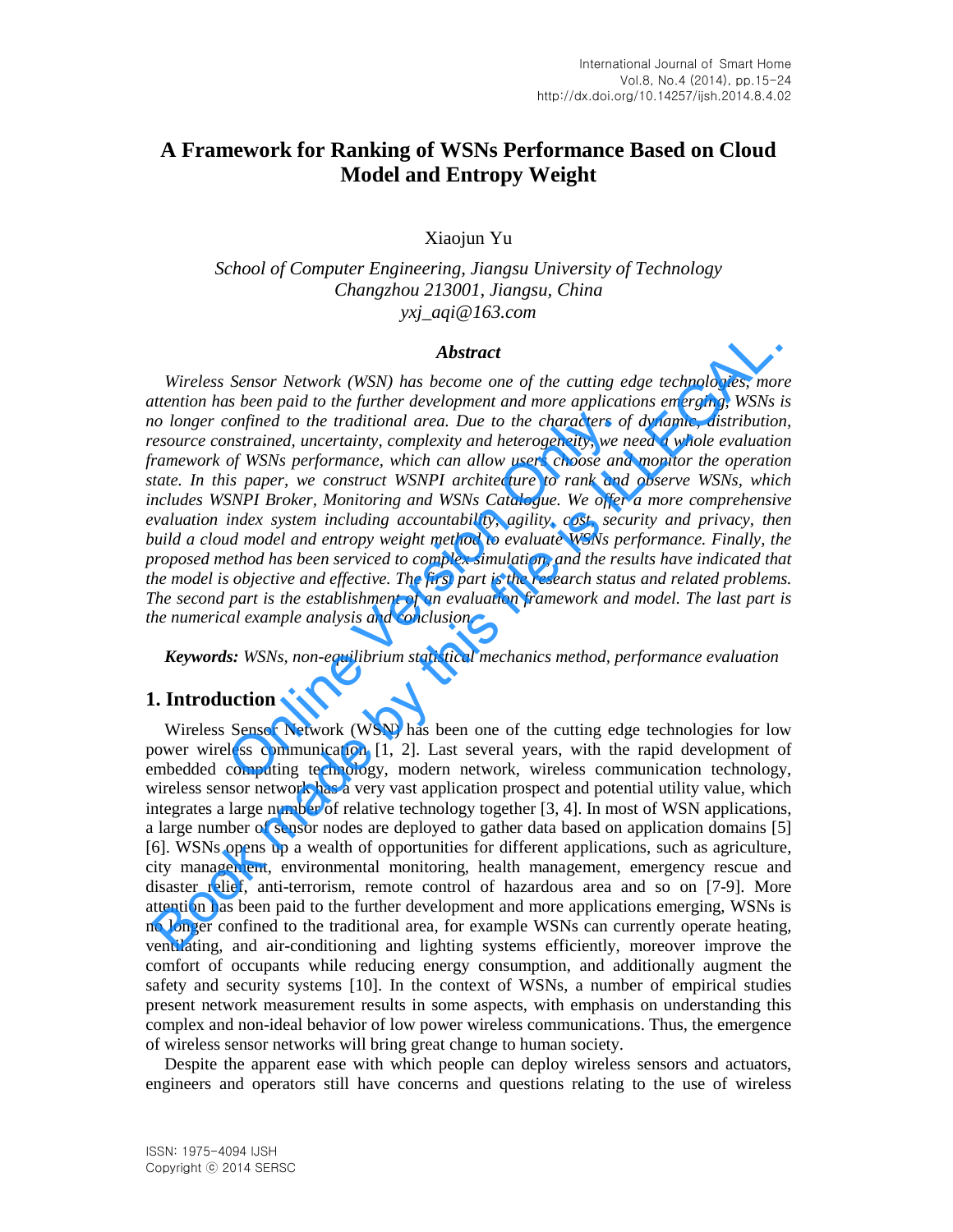technology [1, 12]. Because WSNs is dynamic, distribution, resource constrained, uncertainty, complexity and heterogeneity, meanwhile different WSNs applications have unique characteristics and requirements in the respective field, which both urge us to further research, especially performance evaluation of WSNs. In the new distributed autonomous environment, the requirement for real-time and reliability of the signal transmission is very high [13, 14]. In order to study the effect of network delay on control performance, we must put forward the corresponding evaluation method to test and analyze the performance of WSNs. Based on the analysis mentioned above, we can obtain the overall network performance, and then evaluate the identification and acceptance of an existing network[15] [16]. As for a planned network, we also greatly depend on the evaluation of the scheme using the performance of WSNs, in order to choose the suitable network structure and the deployment of network nodes.

Lots of research works have been conducted on various aspects of WSNs including protocol and architecture, network topology, routing and application prospects, power conservation *etc.*, [17-20]. Network performance supported in WSNs is still remained as an open field of research from diverse perspectives. Network performance is interpreted by different technical communities in different ways. At present, there is no longer a unified standard and rank framework, according to the performance index of WSNs. Only some related researches for the parameters of WSNs performance, which are speed, accuracy, dependability, availability and so on [21, 22]. Gholami, N. Cai emphasized the temporal performance dynamics of wireless links and provided important findings about such phenomenon [23]. Selcuk had proposed evaluating WSNs performance from a global or overall angle [24]. Varadharajan evaluated WSNs performance binding relative comparison method and variation coefficient method together [25]. To evaluate the performance of WSNs scientifically, we need a new framework and rank method to determine the weight of different index, and fully reflect the objectivity and accuracy of WSNs performance. For the complete supercolume present to the constrainer of the First<br>of research from diverse perspectives. Network perform<br>chnical communities in different ways. At present, there<br>d rank framework, according to the perfor

In summary, current research of WSNs performance evaluation is in its infancy, there is considerable problem space to explore and solve. On one hand, WSNs performance indexes usually are very limited [26, 27], which neglects the other factors which have huge effect on WSNs performance. On the other hand, we need a whole evaluation framework of WSNs performance, which can help users choose and monitor the operation state. At the same time, indexes have crossover influence and weight is not taken into account [28]. Therefore, with considering the complex characters of WSNs in different applications, there are three measures to take, Firstly, we construct WSNPI architecture to rank and observe WSNs, which includes WSNPI Broker, Monitoring and WSNs Catalogue. We propose a more comprehensive evaluation index system including accountability, agility, cost, actual performance, security and privacy. Secondly, we create a cloud model and entropy weight method to evaluate WSNs performance. Finally, we apply Opnet to collect data of WSNs, and the proposed method has been used in complex simulation, and the results have indicated that the model is unbiased and effective. Experiments or was in out to enous and summate the state and the reproducted and and performance or whose the state of the state in the logical or activity show been conducted on various aspects of WSNs including or<br>rotoco

### **2. WSNPI and WSNPI System Architecture**

Network performance reflects the quality of WSN to provide communications services, that is the embodiment of the characteristics of itself, can be composed of a series of index definitions and descriptions [29, 30]. IP Performance Metrics Working Group had put forward the principles and framework about definition of performance indicators, and defined some indicators of assessment of IP network data transmission services quality, performance and reliability, such as connectivity, one-way delay, loop back delay, packet loss rate, delay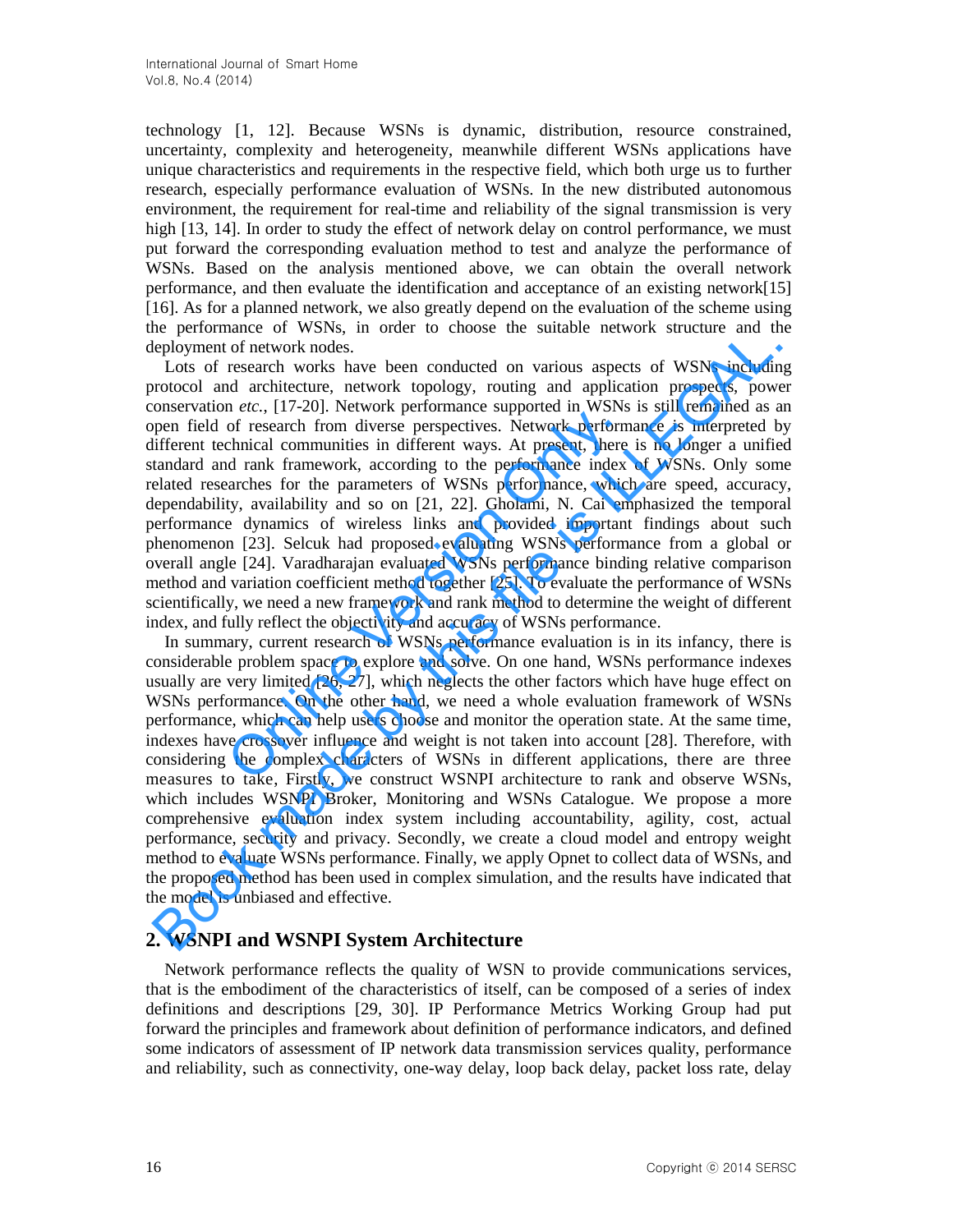variation. Study Group 13 proposed and defined 4 parameters to evaluate IP packet transmission performance, such as speed, accuracy, dependability, availability. It also sets a series of performance indicators, such as transmission delay, delay variation, packet error rate, packet loss rate, false IP packet rate, packet throughput, the throughput of bytes. However, users have various kinds of requirements in diverse applications, and the rank index is also different. In the article, we put forward a whole new framework to evaluate WSNs performance which is called WSNPI architecture.



**Figure 1. WSNPI System Architecture** 

The WSNPI framework provides features such as WSNs selection based on performance requirements and ranking of WSNs based on previous user experiences and real time performance. Figure 1 shows the key elements of the framework:

(1) WSNPI Broker: This component is responsible for interaction with customers and understanding their application needs, which performs discovery and ranking of suitable services using other components such as the WSNPI Calculator and Evaluation systems. Evaluation System evaluates WSNs selected by the WSNPI Broker. The WSNPI Calculator computes the various WSNPIs which are used by the ranking system for prioritizing WSNs.

(2) Monitoring: this component first discovers WSNs that can satisfy users' needs. Then, it closely monitors the performance of the WSNs, such as accountability, agility, and cost. For this layer, many tools are available, but some of which we address in the related section.

(3) WSNs Structure and Catalogue: builds the WSNs and their features advertised by various different providers.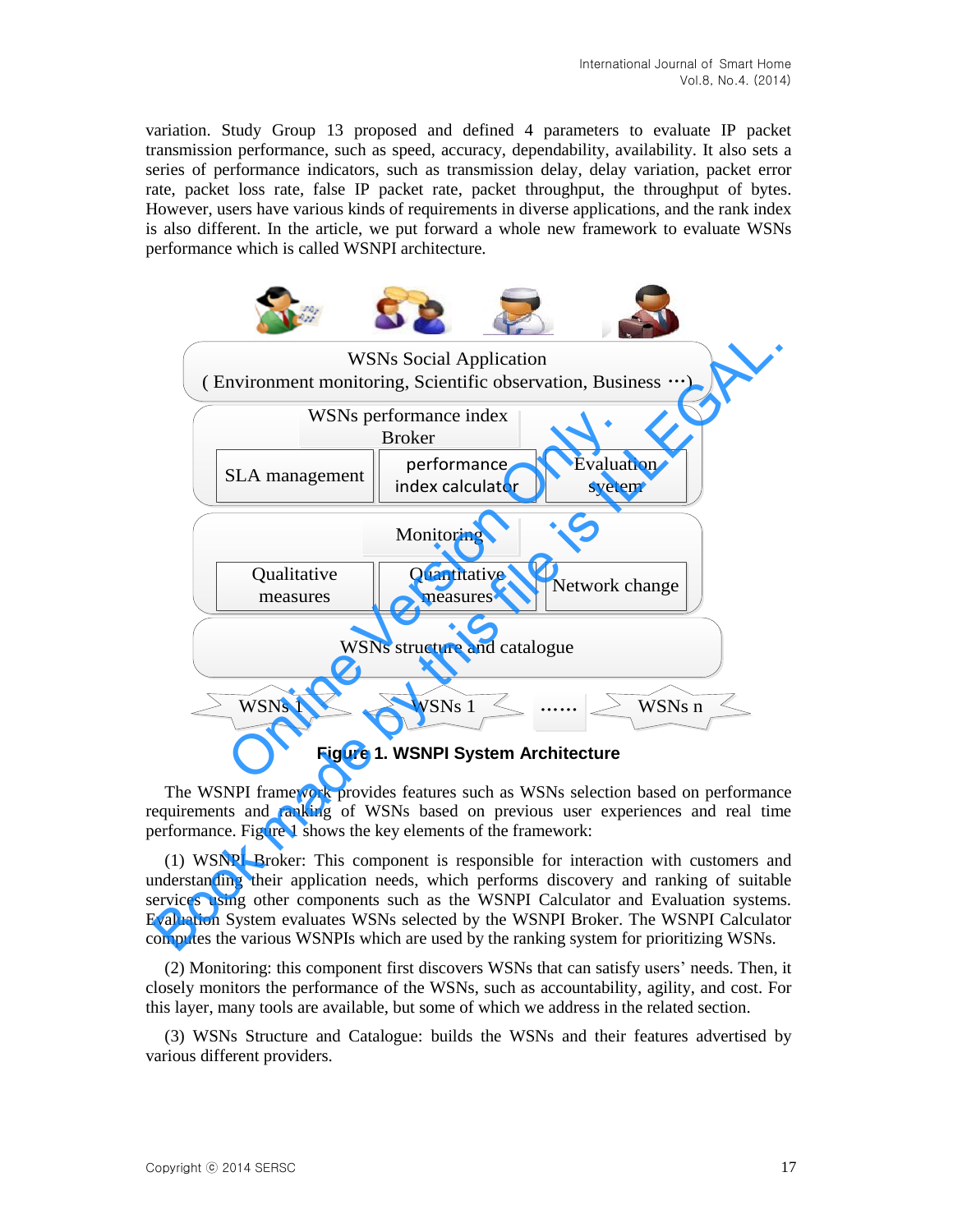Two important issues in building the framework, as previously mentioned, are the measurement of various WSNPIs and the evaluation of WSNs. In the next section, we put forward a performance evaluation model based on cloud model and entropy weight method.

### **3. WSNs Performance Comprehensive Evaluation Model**

The performance evaluation of WSNs is fuzzy and stochastic. Therefore, it is more practical to establish a comprehensive evaluation model by the cloud concept and method than other traditional evaluation methods. In the process of comprehensive evaluation, the weight is the major component, and entropy can reflect the size of the index weight.

### **3.1. Cloud Model Theory**

Li firstly proposed the cloud model of qualitative and quantitative on the basis of the traditional fuzzy mathematics and probability statistics. Normal cloud is the most weight cloud model, and the expected curve of normal cloud is a normal curve. One dimensional normal digital characteristic of the cloud,  $A=T(Ex, En, He)$  can be represented by the expected value Ex, entropy En, and super entropy He in the region [Ex, 3En]. Given the normal cloud characteristic, we can produce the normal cloud model of 2 dimensions: cloud droplets, called positive cloud generator. The algorithm is as follows: ital characteristic of the cloud, A=T(Ex, En, He) can<br>tital characteristic of the cloud, A=T(Ex, En, He) can<br>lue Ex, entropy En, and super entropy He in the region<br>and characteristic, we can produce the normal cloud model **L1. Cloud Model Theory**<br>
L1. **Cloud Model Theory**<br>
L1 firstly proposed the cloud model of qualitative and quantitative on the basis of the<br>
raditional fuzzy mathematics and probability statistics. Normal cloud is the mos

(1) Generate normal random number  $E_n^+ = Normal(E_n, H_e)$ , in which  $E_n$  is expected value, and  $H_e$  is variance, *Norm rnd* (*E*, *H*) is a function of normal random number.

(2) Generate normal random number  $x_i = Normal(E_x, E_x)$ , in which  $E_x$  is expected value, and  $E_n$  is variance.

 $(x_i - E_{\nu})$ 

*i x*

 $x_i - E$ 

 $- (x -$ 

(3) Calculate certainty degree of  $x_i$ ,  $(E_n)$  $2(E_{n})^2$ *n*  $y = e^{-2(E)}$  $= e^{-2(E_n)}$ .

(4) Take  $(x_i, y)$  as cloud droplets in the domain.

(5) repeat the steps (1)-(4), until we get *N* cloud droplets.

### **3.2. Methods for Determining Weights Based on Entropy Weight**

At present, researchers usually determined the weight by a subjective method, when they evaluated the network performance of WSNs. Due to the subjective factors, it will cause the evaluation results deviation. In information theory, entropy reflects the degree of disorder of information, therefore, can be used to assess the weight of network performance parameters. The calculation steps are as follows:

(1)Build the judgment matrix *R*, which includes *m* evaluation object, *n* index.  
\n
$$
R = (r_{ij})_{m \times n}, (i = 1, 2, \cdots, n; j = 1, 2, \cdots, m)
$$
\n(1)

(2) Normalize the judgment matrix  $R$ , obtain the normalize matrix  $B$ .

$$
b_{ij} = \left(r_{\text{max}} - r_{ij}\right) \bigg/ \left(r_{\text{max}} - r_{\text{min}}\right) \tag{2}
$$

$$
b_{ij} = (r_{ij} - r_{\min})/(r_{\max} - r_{\min})
$$
\n(3)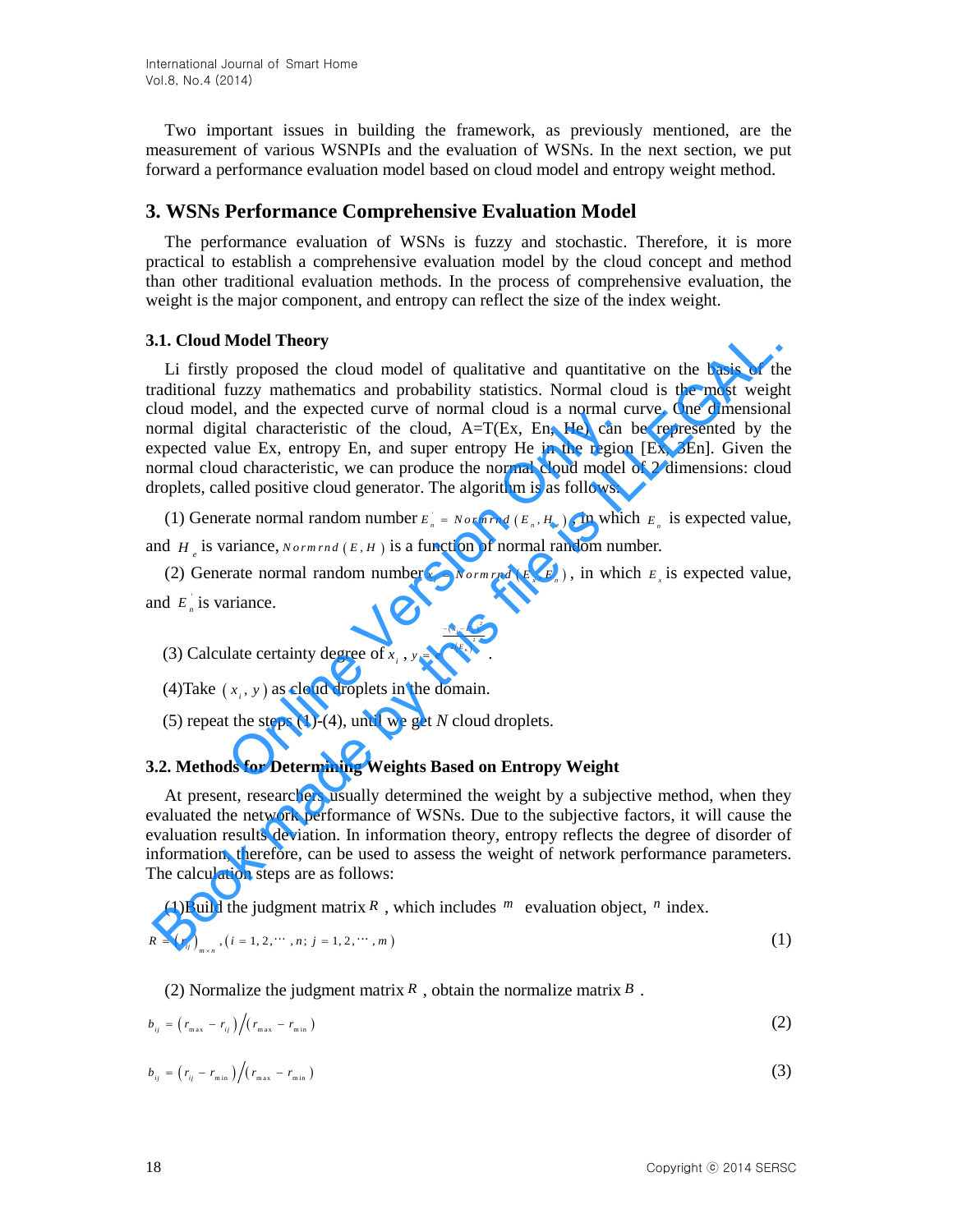(3) According to the definition of entropy, we calculate the entropy value of distinct index.

$$
H_{i} = -\frac{\sum_{j=1}^{m} f_{ij} \ln f_{ij}}{\ln m}, (i = 1, 2, \cdots, n; j = 1, 2, \cdots, m)
$$
\n(4)

In the forma 1 *m ij*  $\sim$  *ij*  $\sim$   $\sim$  *ij j*  $f_{ii} = b_{ii} / \sum b$  $b_{ij}$   $\bigg/ \sum_{j=1} b_{ij}$ ,  $0 \le H_i \le 1$  . If  $f_{ij} = 0$ , then  $f_{ij}$  ln  $f_{ij} = 0$ .

(4)Calculate the entropy weight of evaluation index by using the entropy method, the entropy weight of  $i$  index is defined as follows:

$$
w_i = \frac{1 - H_i}{n - \sum_{i=1}^n H_i}
$$
 (5)

The bigger the entropy value is, the bigger the entropy weight is, and it shows us that the evaluation index is more critical for more corresponding information.

#### **3.3. Comprehensive Evaluation Model based on Cloud Model and Entropy Weight**

Owing to the characters of dynamic, distribution, resource constrained, uncertainty, complexity and heterogeneity, meanwhile different WSNs applications have different characteristics and requirements in the respective field. Therefore, it is more practical to establish a comprehensive evaluation model by the cloud concept and method than other traditional evaluation methods. In the process of comprehensive evaluation, the weight is the fundamental component, and entropy can reflect the size of the index weight. We build an overall evaluation model, which integrates cloud model and entropy weight method t. er the entropy value is, the bigger the entropy weight is, a<br>ndex is more critical for more corresponding information.<br> **Chensive Evaluation Model based on Cloud Model and**<br>
o the characters of dynamic, distribution, reso  $v_r = \frac{1-\pi_i}{\pi - \sum_{i=1}^{n} \pi_i}$  (3)<br>
The bigger the entropy value is, the bigger the entropy weight is, and it shows us that the<br>
valuation index is more critical for more corresponding information.<br>
3.3. Comprehensive Eva

(1) Establish the factor domain of evaluation object<sup> $U = \{u_1, u_2, \dots, u_n\}$ .</sup>

(2) Establish the comments domain of evaluation object<sup>V</sup> = { $v_1, v_2, \dots, v_m$ }.

(3) Calculate the entropy weight of evaluation index by using the entropy method, the entropy weight of each index is  $W = \{w_1, w_2, \dots, w_n\}$ .

(4) Carry out single factor evaluation between the factor domain  $U$  and the comments domain<sup>V</sup>, then establish fuzzy relationship matrix  $R \cdot r_{ij}$  is the membership degree of  $u_i$  to  $v_j$  in the comments domain <sup>*V*</sup>. Define each comments interval as bilateral constraints interval  $[{}^{c_{min}, c_{max}}]$ , calculate the parameters of the half rise cloud and the half fall cloud:

$$
\begin{cases}\nE_x = c_{\min} \\
E_n = (c_{\min} - d_1)/3, x_i < E_x \\
H_e = k_1\n\end{cases} \tag{6}
$$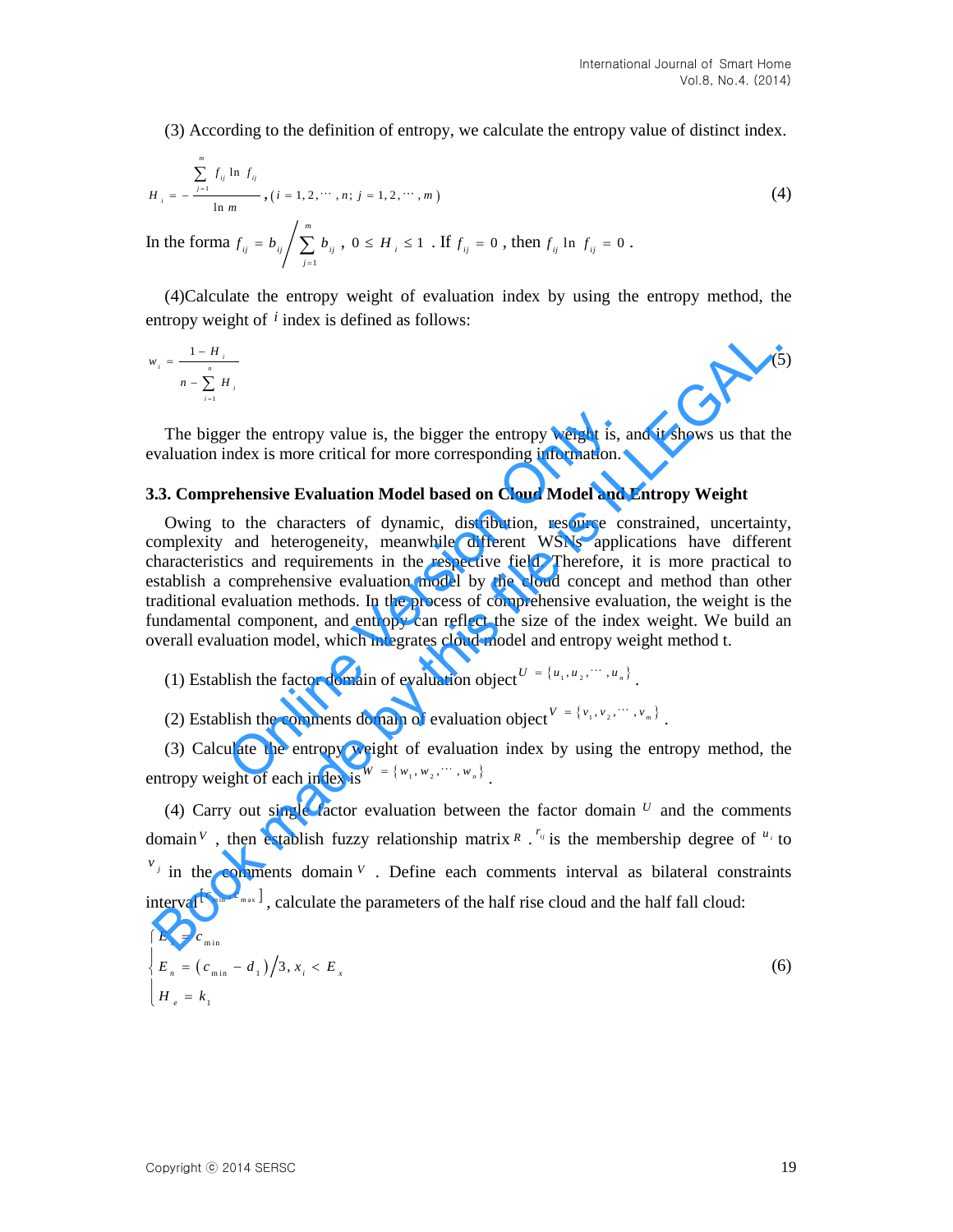$$
\begin{cases}\nE_x = c_{\text{max}} \\
E_n = (d_2 - c_{\text{max}})/3, x_i > E_x \\
H_e = k_2\n\end{cases}
$$
\n(7)

In the forma,  $d_1$  is the lower range value of good comments in the evaluation factors.  $d_2$  is the double upper bound of bad comments.  $k_1$  and  $k_2$  is experience value given by excerpts.

(5)Comprehensive evaluation model of WSNs performance is synthetic operation, which is equal to weight vector *W* multiply by *R* .  $C = (c_j)_{j \times m} = W \circ R$ , *C* is evaluation result of WSNs

performance,  $c_i = \sum w_i r_{ii} (j = 1, 2, \dots, m)$ 1  $\sum_{i}^{N} w_{i} r_{ii}$  (  $j = 1, 2, \cdots$  ,  $j = \sum_{i=1}^{N} w_i r_{ij}$  $c_j = \sum_{i=1}^N w_i r_{ij} (j = 1, 2, \dots, m).$ 

(6) The introduction of cloud model, makes the evaluation process different with general fuzzy comprehensive evaluation. Therefore, in order to improve the credibility of evaluation, we need to repeat steps  $(1)$ – $(5)$ , and calculate of fuzzy evaluation value in different membership degree,  $c_i$  ( $i = 1, 2, \dots, N$ ), finally obtain the average fuzzy comprehensive evaluation value 1 *N*  $\sum_{i=1}^{i}$  $C_{grav} = \sum C_i / N$  $=\sum_{i=1}^n c_i / N$ , take *M axc*<sub>j</sub> as the final results and compute the probability.

### **4. A Numerical Example Analysis**

 $E = (d_1 - c_{1, m})/3, x, y, E$ <br>
(B)<br>  $H = k_1$ <br>  $H = k_2$ <br>
the double upper bound of bad comments,  $\alpha$  and  $\alpha$  is experimente value given by excerpts.<br>
(5.000) compressive vectorination model of WSNS performance,  $c_1 = \sum_{k=1}^{\infty}$ In order to obtain a large number of accurate real-time data, in this paper, we construct a WSNs simulation environment by using the network simulator NS2. The WSN comprises of 1 network coordinator, 6 routers and 8 terminal nodes. Each terminal node and router can transmit and receive data packets, and can connect with each other. In the simulation run time, randomly generate packets and send through the shortest path to the destination. Performance indicators selected for the network are accountability, agility, cost, actual performance, security and privacy. We evaluate the performance of wireless sensor network based on ZigBee technology to build different networks. The simulation is performed in the laboratory including common software and hardware environment, namely CPU Intel core 4.0GHz, memory for the DDRII4G, operating system is Windows7.0 professional edition. Etherisive evaluation. Therefore, in otdet to implove the ch<br>
o repeat steps (1)–(5), and calculate of fuzzy evaluation<br>
o degree,  $C_i$  ( $i = 1, 2, \dots, N$ ), finally obtain the average<br>
value  $C_{\text{final}} = \sum_{i=1}^{N} C_i / N$ , take  $Max$ erformance,  $c_j = \sum_{n=1}^{\infty} w_i r_n (j=1,2,\dots,n)$ .<br>
(6) The introduction of cloud model, makes the evaluation process different with generaty<br>
uzy comprehensive evaluation. Therefore, in order to improve the credibility of eval



**Figure 2. WSNs Simulation Environment**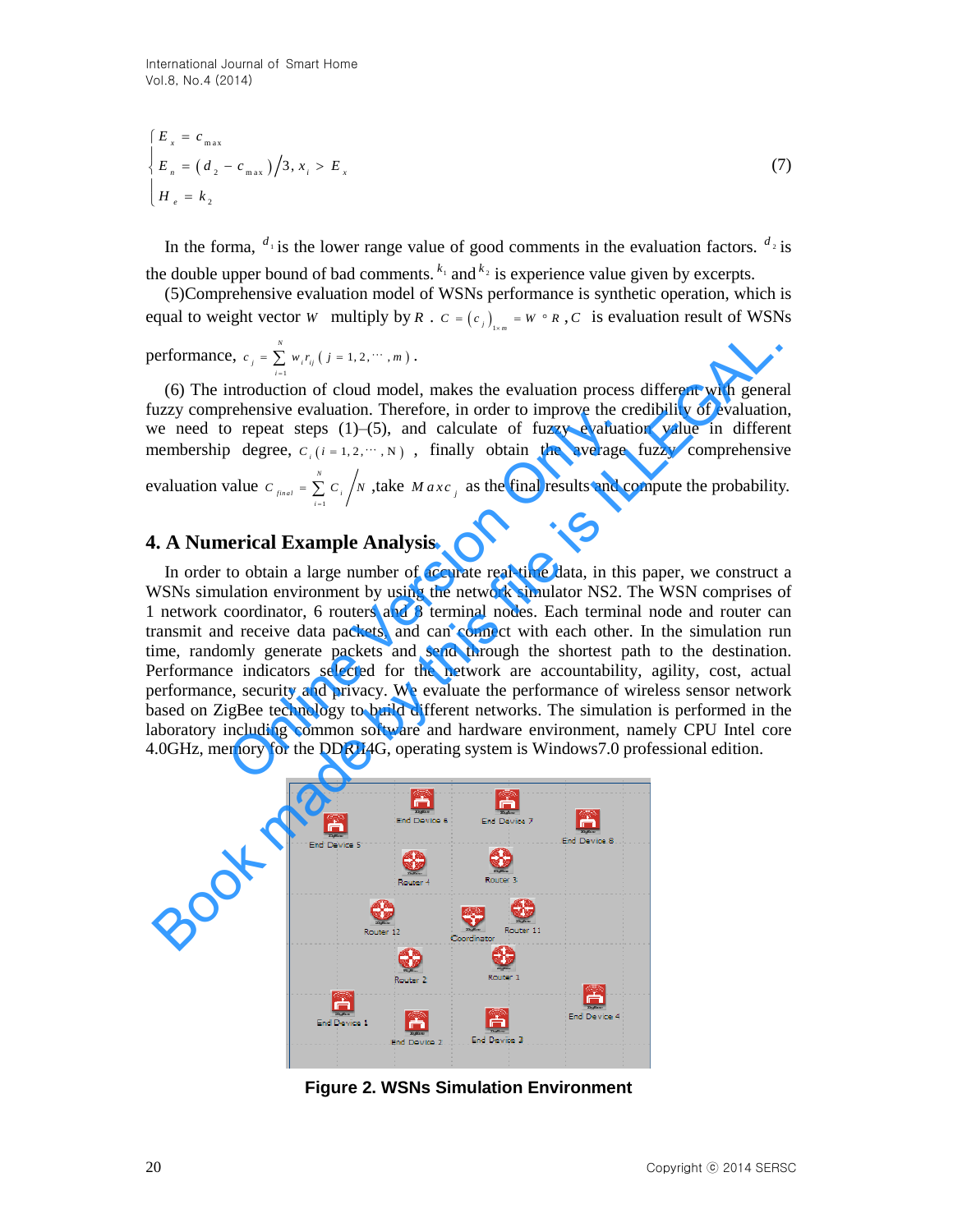#### **4.1. Sample Data**

The data of 10 WSNs collected by simulation are shown in Table 1. These factors are divided into two types. Factors x1to x4 belong to the type in which the bigger of the value the better. Factor x5 belongs to the type in which the smaller of the value the better.

| Number of<br><b>WSNs</b> | Accountability                                                                                           | Time            | Actual performance $(x_2)$<br>Packet loss  | Agility $(x_3)$ | Security and<br>privacy $(x_4)$                                                                                                                                                                                                                                                                                                                                                                                                                                                                                                                                       | $Cost(x_5)$ |
|--------------------------|----------------------------------------------------------------------------------------------------------|-----------------|--------------------------------------------|-----------------|-----------------------------------------------------------------------------------------------------------------------------------------------------------------------------------------------------------------------------------------------------------------------------------------------------------------------------------------------------------------------------------------------------------------------------------------------------------------------------------------------------------------------------------------------------------------------|-------------|
|                          | (x <sub>I</sub> )                                                                                        | $delay(x_{2l})$ | rate $(x_{22})$                            |                 |                                                                                                                                                                                                                                                                                                                                                                                                                                                                                                                                                                       |             |
| $\mathbf{1}$             | 5                                                                                                        | 0.01235         | 0.00896                                    | 11.6            | 6                                                                                                                                                                                                                                                                                                                                                                                                                                                                                                                                                                     | 88          |
| $\overline{2}$           | 6                                                                                                        | 0.05864         | 0.00256                                    | 7.9             | 8                                                                                                                                                                                                                                                                                                                                                                                                                                                                                                                                                                     | 137         |
| 3                        | $\overline{4}$                                                                                           | 0.08745         | 0.00357                                    | 15.6            | $\overline{4}$                                                                                                                                                                                                                                                                                                                                                                                                                                                                                                                                                        | 128         |
| $\overline{4}$           | 5                                                                                                        | 0.01235         | 0.04785                                    | 13.5            | 8                                                                                                                                                                                                                                                                                                                                                                                                                                                                                                                                                                     | 114         |
| 5                        | 3                                                                                                        | 0.00854         | 0.00256                                    | 8.6             | 6                                                                                                                                                                                                                                                                                                                                                                                                                                                                                                                                                                     | 87          |
| 6                        | 8                                                                                                        | 0.00457         | 0.00754                                    | 20.4            | 8                                                                                                                                                                                                                                                                                                                                                                                                                                                                                                                                                                     | 120         |
| $\overline{7}$           | 8                                                                                                        | 0.05748         | 0.03578                                    | 19.5            | 6                                                                                                                                                                                                                                                                                                                                                                                                                                                                                                                                                                     | 113         |
| 8                        | $\overline{4}$                                                                                           | 0.00753         | 0.00785                                    | 11.3            | $\overline{4}$                                                                                                                                                                                                                                                                                                                                                                                                                                                                                                                                                        | 98          |
| 9                        | 6                                                                                                        | 0.00984         | 0.00452                                    | 9.6             | 4                                                                                                                                                                                                                                                                                                                                                                                                                                                                                                                                                                     | 89          |
| 10                       | 9                                                                                                        | 0.00576         | 0.03068                                    | 8.3             | 8                                                                                                                                                                                                                                                                                                                                                                                                                                                                                                                                                                     | 102         |
|                          | .2. Calculation of Entropy<br>he most important index among all; agility is the least significant index. |                 | <b>Table 2. Indexes Entropy and Weight</b> |                 | In the simulation experiment, we simulate different types and operation states of WSNs<br>use these parameters value under different states to calculate the index weight. In a rea<br>letwork environment, it is different to obtain accurate parameters of WSNs. In the actua<br>pplication, we should also use of simulation method to obtain the samples to calculat<br>veight. Entropy is calculated according to parameter values in Table 2 and the entropy weigh<br>nethod in Section 2.2, as showed in Table 3. We can see clearly that actual performance i |             |
|                          | Performance indexes                                                                                      |                 | Entropy value                              |                 | Weight value                                                                                                                                                                                                                                                                                                                                                                                                                                                                                                                                                          |             |
|                          |                                                                                                          |                 |                                            |                 |                                                                                                                                                                                                                                                                                                                                                                                                                                                                                                                                                                       |             |

**Table 1. Statistical Practical Data of WSNs** 

### **4.2. Calculation of Entropy**

**Table 2. Indexes Entropy and Weight**

| Performance indexes  | Entropy value | Weight value |
|----------------------|---------------|--------------|
| Accountability       | 0.876215      | 0.2024       |
| Actual performance   | 0.892230      | 0.3417       |
| Agility              | 0.953167      | 0.1175       |
| Cost                 | 0.942568      | 0.1354       |
| Security and privacy | 0.881452      | 0.2030       |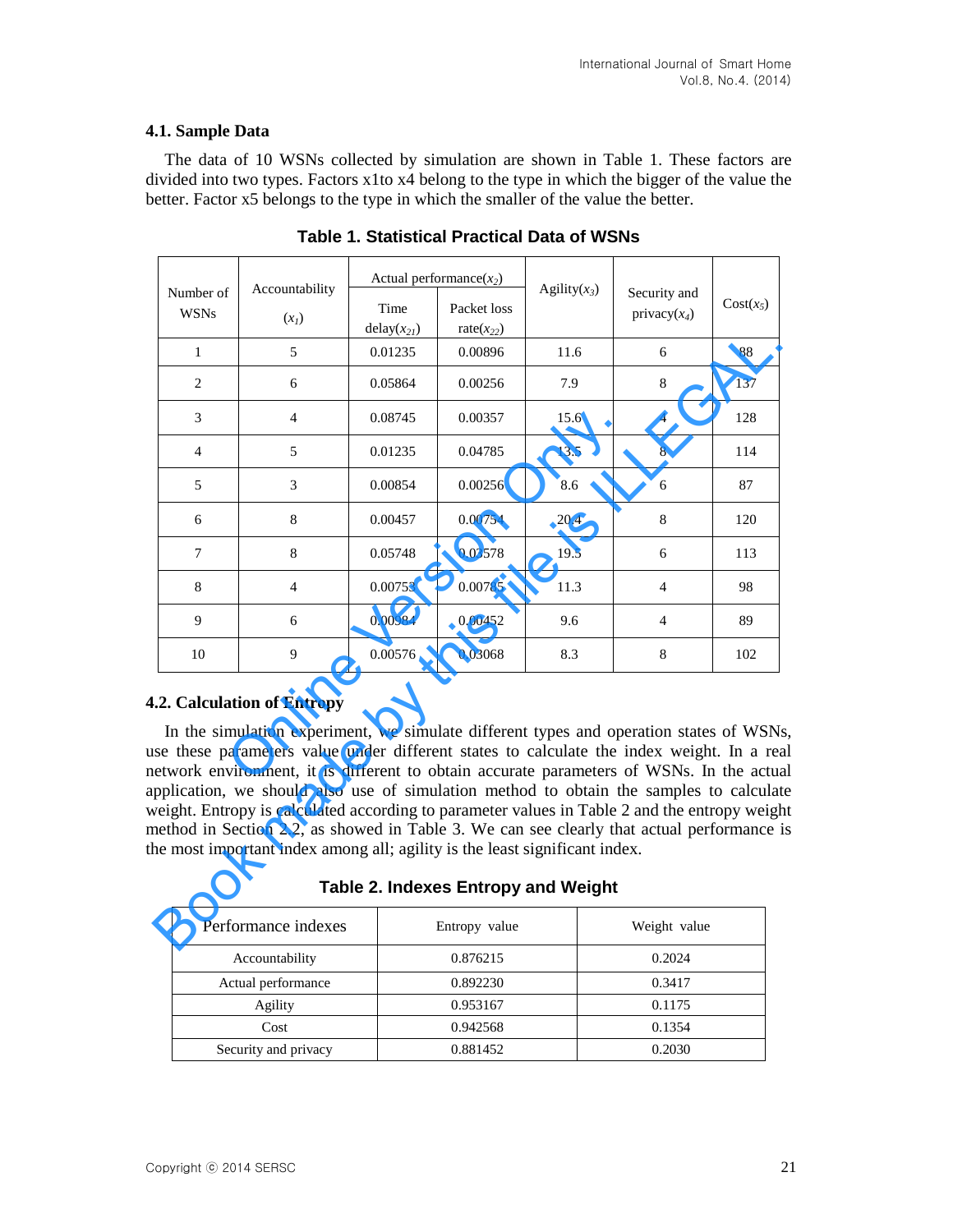### **4.3. Comprehensive Evaluation and Analysis of the Results**

From Table 2, the complex WSNs performance is closely linked with factors such as accountability, agility, cost, actual performance, security and privacy. By the methods of Section 2.3, we can obtain half cloud model for each index of different comments and weight. Follow the steps, we continue 1000 times random evaluations and get a result of WSNs 2 for example: C=(0.9754,0.3345, 0.1049). In the 1000 calculation, membership degree of good comments is always higher than that of bad. Therefore, the assessment result is excellent with probability 100%, reflects the effects of different experts on the evaluation results by probability value, and makes the results more credible. Finally, a list of comprehensive evaluation values and rankings is shown in Table 3.

| Number of WSNs | Comprehensive evaluation values                                                                                                                                                                                                                                          | Rankings       |
|----------------|--------------------------------------------------------------------------------------------------------------------------------------------------------------------------------------------------------------------------------------------------------------------------|----------------|
| 1              | $C=(0.8874, 0.4398, 0.0456)$                                                                                                                                                                                                                                             | 5              |
| $\overline{c}$ | $C=(0.9821, 0.3058, 0.1274)$                                                                                                                                                                                                                                             | 1              |
| 3              | $C=(0.7426, 0.2589, 0.4035)$                                                                                                                                                                                                                                             | 9              |
| 4              | $C=(0.7235, 0.4263, 0.2034)$                                                                                                                                                                                                                                             | 10             |
| 5              | $C=(0.9687, 0.4125, 0.2145)$                                                                                                                                                                                                                                             | 3              |
| 6              | $C=(0.9768, 0.3874, 0.1354)$                                                                                                                                                                                                                                             | $\overline{c}$ |
| 7              | $C=(0.8752, 0.3541, 0.3546)$                                                                                                                                                                                                                                             | 6              |
| 8              | $C=(0.7563, 0.3024, 0.3357)$                                                                                                                                                                                                                                             | 8              |
| 9              | $C=(0.7982, 0.3204, 0.3542)$                                                                                                                                                                                                                                             | 7              |
| 10             | $C=(0.9654, 0.3354, 0.2457)$                                                                                                                                                                                                                                             | $\overline{4}$ |
| 5. Conclusion  | Last several years, with the rapid development of embedded computing technology<br>nodern network, and wireless communication technology, wireless sensor network has a ver<br>rast application prospect and potential utility value, which integrates a large number or |                |

### **Table 3. Comprehensive Evaluation Values and Rankings**

## **5. Conclusion**

Last several years, with the rapid development of embedded computing technology, modern network, and wireless communication technology, wireless sensor network has a very vast application prospect and potential utility value, which integrates a large number of relative technology together. In most of WSN applications, a large number of sensor nodes are deployed to gather data based on application domains. WSNs opens up a wealth of opportunities for different applications, such as agriculture, city management, environmental monitoring, health management, emergency rescue and disaster relief, anti-terrorism, remote control of hazardous area and so on. Due to the characters of dynamic, distribution, resource constrained, uncertainty, complexity and heterogeneity, we need a whole evaluation framework of WSNs performance, which can help users choose and monitor the operation state. In this paper, we construct WSNPI architecture to rank and observe WSNs, which includes WSNPI Broker, Monitoring and WSNs Catalogue. We propose a more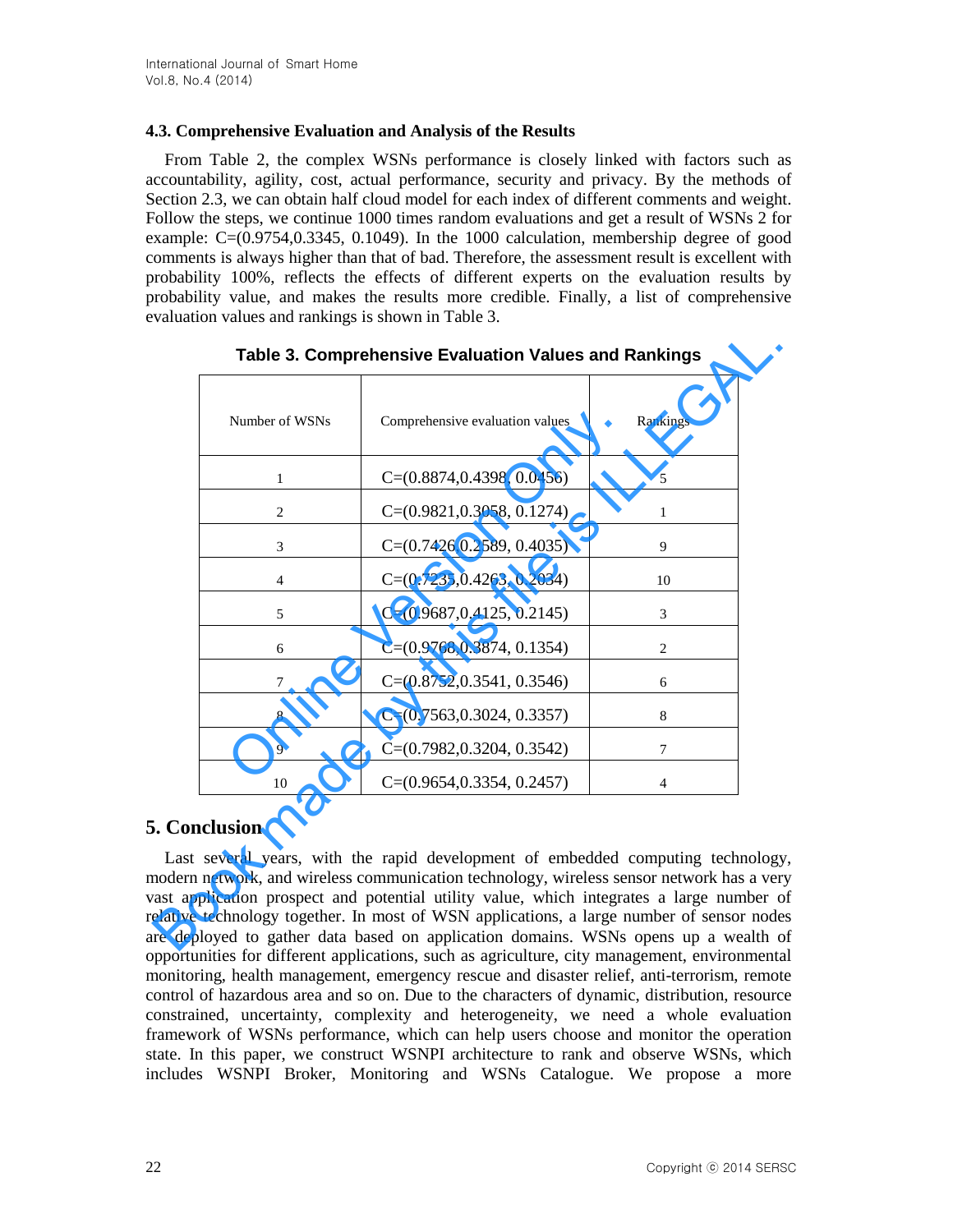comprehensive evaluation index system including accountability, agility, cost, security and privacy, then build a cloud model and entropy weight method to evaluate WSNs performance. Finally, the proposed method has been used in complex simulation, and the results have indicated that the model is unbiased and effective. The factors to consider in this study can't be all covered, that is to say, the evacuation model now established as a starting point, there are many issues and details need to be more in-depth study and discussion.

#### **Acknowledgements**

The authors gratefully acknowledge the financial support from China National Natural Science Fund of China (61302124), Natural Science Fund of Jiangsu Province (BK20130235), Natural Science Foundation of the Higher Education Institutions of Jiangsu Province (13KJB520006), Program of six talent tops of Jiangsu Province (DZXX-031).

#### **References**

- [1] M. Keshtgari and A. Deljoo, "A Wireless Sensor Network Solution for Precision Agriculture Based on ZigBee Technology", Wireless Sensor Network, vol. 4, no. 1, **(2012)**.
- [2] S. Silva Pereira, "Mean square convergence of consensus algorithms in random WSNs. Signal Processing", IEEE Transactions, vol. 58, no. 5, **(2010)**, pp. 2866-2874.
- [3] D. A. Swyt, an Assessment of the United States Measurement System: Addressing Measurement Barriers to Accelerate Innovation, 2007 NIST Special Publication1048.
- [4] W. M. Healy and W. S. Jang, "Practical Challenges in Wireless Sensor Network Use in Buildings", 2008 NIST Technical Note 1604.
- [5] W. M. Healy, W. S. Jang, Practical Challenges in Wireless Sensor Network Use in Buildings, 2008 NIST Technical Note 1604.
- [6] O. Selcuk, D. Karaboga and C. Ozturk, "An application of wireless sensor network routing based on artificial bee colony algorithm", Evolutionary Computation (CEC), 2011 IEEE Congress on. IEEE, **(2011)**.
- [7] B. Bhuyan, "Quality of Service (QoS) Provisions in Wireless Sensor Networks and Related Challenges", Wireless Sensor Network, vol. 2, no. 11, **(2010)**.
- [8] M. Dohler, "The ARESA project: Facilitating research, development and commercialization of WSNs", Sensor, Mesh and Ad Hoc Communications and Networks, 2007. SECON07. 4th Annual IEEE Communications Society Conference on. IEEE, **(2007)**. tgari and A. Deljoo, "A Wireless Sensor Network Solution for Precent<br>nology", Wireless Sensor Network, vol. 4, no. 1, (2012).<br>Pereira, "Mean square convergence of consensus algorithms in random<br>masactions, vol. 58, no. 5, BK20130235), Natural Science Foundation of the Higher Education Institutions of Jiangs<br>
Province (13KJB520006), Program of six talent tops of Jiangsu Province (DZXX-031).<br>
11 M. Keshtgari and A. Deljoo, "A Wireless Sensor
- [9] L. Ravindranath, "Improving wireless network performance using sensor hints", Proceedings of the 8th USENIX conference on Networked systems design and implementation. USENIX Association, **(2011)**.
- [10] E. Stavrou and A. Pitsillides, "A survey on secure multipath routing protocols in WSNs", Computer Networks, vol. 54, no. 13, **(2010)**, pp. 2215-2238.
- [11] W. Y. Poe, M. Beck and J. B. Schmitt, "Planning the trajectories of multiple mobile sinks in large-scale, time-sensitive WSNs", Distributed Computing in Sensor Systems and Workshops (DCOSS), 2011 International Conference on. IEEE, **(2011)**.
- [12] R. A. Sahner, K. Trivedi and A. Puliafito, "Performance and reliability analysis of computer systems: an example-based approach using the SHARPE software package", Springer Publishing Company, Incorporated, **(2012)**.
- [13] P. Wright, D. Dornfeld and N. Ota, "Condition monitoring in end-milling using wireless sensor networks (WSNs)", Transactions of NAMRI/SME36, **(2008)**, pp. 177-183.
- [14] J. Deng, R. Han and S. Mishra, "A performance evaluation of intrusion tolerant routing in wireless sensor networks", Information Processing in Sensor Networks. Springer Berlin Heidelberg, **(2003)**.
- [15] D. Wang, "Building Wireless Sensor Networks (WSNs) by Zigbee Technology", Journal of Chongqing university (natural science edition), vol. 8, **(2006)**: 023.
- [16] R. Silva, J. Sá Silva and F. Boavida, "Evaluating 6lowPAN implementations in WSNs", Proceedings of 9th Conference Computer adores, Portugal, **(2009)**, pp. 1-5.
- [17] D. Noh, I. Yoon and H. Shin, "Low-Latency Geographic Routing for Asynchronous Energy-Harvesting WSNs", Journal of Networks, vol. 3, no. 1, **(2008)**.
- [18] H. Zhu, I. D. Schizas and G. B. Giannakis, "Power-efficient dimensionality reduction for distributed channel-aware kalman tracking using WSNs", Signal Processing, IEEE Transactions, vol. 57, no. 8, **(2009)**, 3193-3207.